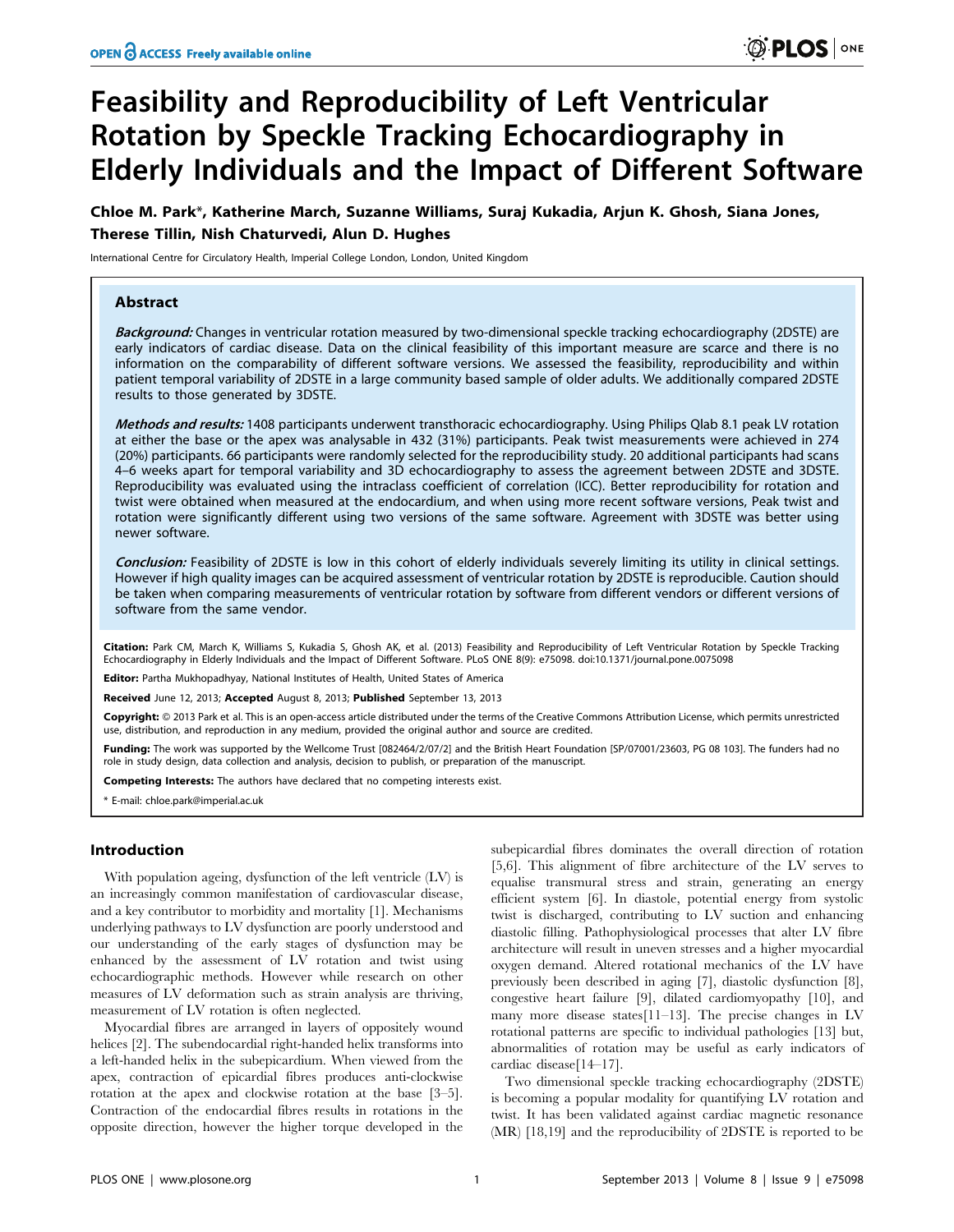Table 1. Characteristics of SABRE participants split by gender and feasibility of LV peak rotation measures.

|                                    | Men                              |                                       |                                          | Women    |                           |                                       |                                                     |        |
|------------------------------------|----------------------------------|---------------------------------------|------------------------------------------|----------|---------------------------|---------------------------------------|-----------------------------------------------------|--------|
|                                    | <b>No rotational</b><br>measures | <b>Rotation at</b><br>base<br>or apex | <b>Rotation at both</b><br>base and apex | Anova p  | No rotational<br>measures | <b>Rotation at</b><br>base<br>or apex | <b>Rotation at</b><br>both<br>base and apex Anova p |        |
| l n                                | 534(50)                          | 326(31)                               | 206(19)                                  |          | 168(49)                   | 106(31)                               | 68(20)                                              |        |
| Age, y                             | $70.1 \pm 6.3$                   | $69.7 \pm 6.0$                        | $69.2 \pm 6.2$                           | 0.08     | $69.7 \pm 6.4$            | $69.2 \pm 6.0$                        | $67.7 \pm 5.9*$                                     | 0.03   |
| Height, cm                         | $171 \pm 8$                      | $171 \pm 7$                           | $171 \pm 3$                              | 0.4      | $158 + 7$                 | $158 + 6$                             | $159 + 7$                                           | 0.3    |
| Weight, kg                         | $81.0 \pm 6$                     | $79.1 \pm 13$                         | $76.6 \pm 12***$                         | 0.0001   | $74.8 \pm 15$             | $70.7 \pm 16*$                        | $69.4 \pm 14***$                                    | 0.007  |
| Body Mass Index, kg/m <sup>2</sup> | $27.7 + 5$                       | $27.0 + 4*$                           | $26.1 \pm 3**$                           | < 0.0001 | $29.9 + 6$                | $28.4 \pm 6*$                         | $27.1 \pm 5**$                                      | 0.0005 |
| Waist to hip ratio                 | $1.00 \pm 0.07$                  | $1.00 \pm 0.06$                       | $0.98 \pm 0.06$ **                       | 0.0003   | $0.93 \pm 0.08$           | $0.92 \pm 0.08$                       | $0.91 \pm 0.08$                                     | 0.2    |
| Heart Rate, beats/min              | $68 + 12$                        | $67 + 13$                             | $66 + 12*$                               | 0.02     | $70 + 12$                 | $70 + 11$                             | $69 + 11$                                           | 0.9    |
| Systolic BP, mmHg                  | $140 \pm 16$                     | $143 + 20$                            | $141 \pm 17$                             | 0.3      | $139 + 20$                | $137 + 18$                            | $137 + 16$                                          | 0.6    |
| Diastolic BP, mmHq                 | $82 + 10$                        | $82 + 10$                             | $82 + 10$                                | 0.9      | $79 + 9$                  | $78 + 9$                              | $82 + 10$                                           | 0.1    |
| BP treatment, n (%)                | 365(68)                          | 215 (66)                              | 130 (63)                                 | 0.4      | 112(67)                   | 69(65)                                | $33(49)$ *                                          | 0.03   |
| Diabetes, n (%)                    | 173(32)                          | 100(31)                               | 59(29)                                   | 0.6      | 56(33)                    | 31(29)                                | 18(27)                                              | 0.5    |
| Left Ventricle Mass (q)            | $190 + 54$                       | $190 + 50$                            | $179 + 46*$                              | 0.03     | $160 + 42$                | $149 \pm 42*$                         | $150 + 40$                                          | 0.04   |
| Relative Wall Thickening           | $0.46 \pm 0.09$                  | $0.46 \pm 0.08$                       | $0.46 \pm 0.07$                          | 0.9      | $0.47 \pm 0.09$           | $0.48 \pm 0.09$                       | $0.50 \pm 0.09$                                     | 0.1    |
| Probable CAD, n (%)                | 154 (29)                         | 77(24)                                | 53(26)                                   | 0.4      | 40(24)                    | $14(13)*$                             | $6(9)$ **                                           | 0.009  |
| Coronary intervention, n (%)       | 103(19)                          | 53(16)                                | 29(14)                                   | 0.2      | 16(10)                    | 11(10)                                | $1(2)^{*}$                                          | 0.08   |

Data are mean $\pm$ SD for numerical data and n (%) for categorical data.

\*\* = p<0.01 compared with individuals that had no rotation measurements by post hoc test following ANOVA. BP, blood pressure; CAD coronary artery disease. doi:10.1371/journal.pone.0075098.t001

high [20,21]. Previous reproducibility studies have largely been performed in selected younger individuals; largely in the absence of subclinical disease, which itself might influence measurement reproducibility in older individuals. In addition, newer postprocessing packages may offer substantial gains in accuracy and reproducibility. We therefore aimed to primarily assess the feasibility of this technique in a large community-based cohort of older individuals. Secondly we tested the inter- and intraobserver reproducibility and repeatability over time, of rotation measured by 2DSTE, using an established and a recently developed version of QLab software. Furthermore, we investigated the precision of 2DSTE by comparing peak rotational and twist results to those from newly released 3DSTE software.

# Methods

#### Ethics Statement

The study was approved by the Imperial College London and Imperial College healthcare NHS trust committee on human research. All clinical investigations were conducted according to the principles expressed in the Declaration of Helsinki. All participants gave written informed consent to participate.

#### Study Population

A total of 1436 individuals attended the Southall and Brent Revisited (SABRE) clinic between June 2008 and March 2011. SABRE is a population-based tri-ethnic longitudinal cohort of several thousand individuals (average age  $69.6 \pm 6.2$  years) [22]. Participants were excluded only if they had severe co-morbidity sufficient to preclude a one day clinic visit, or were unable to provide written informed consent.

## Clinic Measurements

Participants attended the study clinic at St Mary's Hospital, London following an overnight fast. During their visit, resting blood pressure, ECG and anthropometric measurements were recorded and fasting blood samples were taken. Resting blood pressure was measured in the sitting position, 3 left brachial blood pressure measurements were recorded, at 2 minute intervals. The second and third recordings were averaged. Height was measured using a stadiometer and weight was measured using electronic bioimpedance scales. Cardiovascular and diabetes related events were identified from primary-care medical review and participant questionnaire. Diabetes was recorded if previously diagnosed by a doctor or newly diagnosed from the clinic oral glucose tolerance test. Probable CHD was defined as presence of or a history of doctor diagnosed angina or heart attack or presence of the following ECG findings (Minnesota coded) [23]: major Q wave(code  $1_{1-2}$  or borderline Q wave (code  $1_3$ ) ST depression or elevation (4<sub>1–3</sub>), deep or moderate T wave inversion (code 5<sub>1–3</sub>) or left bundle branch block(code 71). Coronary interventions were defined as coronary angioplasty or stents or coronary artery bypass grafting identified from primary care medical record review or participant report.

# 2D Echocardiography

Echocardiography was performed on 1408 SABRE clinic participants (average age  $69.6 \pm 6.2$  years) by two experienced sonographers on a Philips iE33 ultrasound machine equipped with a 5.0–1.0 phased array transducer (S5-1). Two-dimensional greyscale images were acquired in the left lateral decubitus position. Parasternal short-axis views were obtained at the LV base at the level of the mitral valve and at the LV apex. The sonographers underwent specific training to acquire optimal images with the objective of performing rotational analysis. Great care was taken

 $* = p < 0.05$ .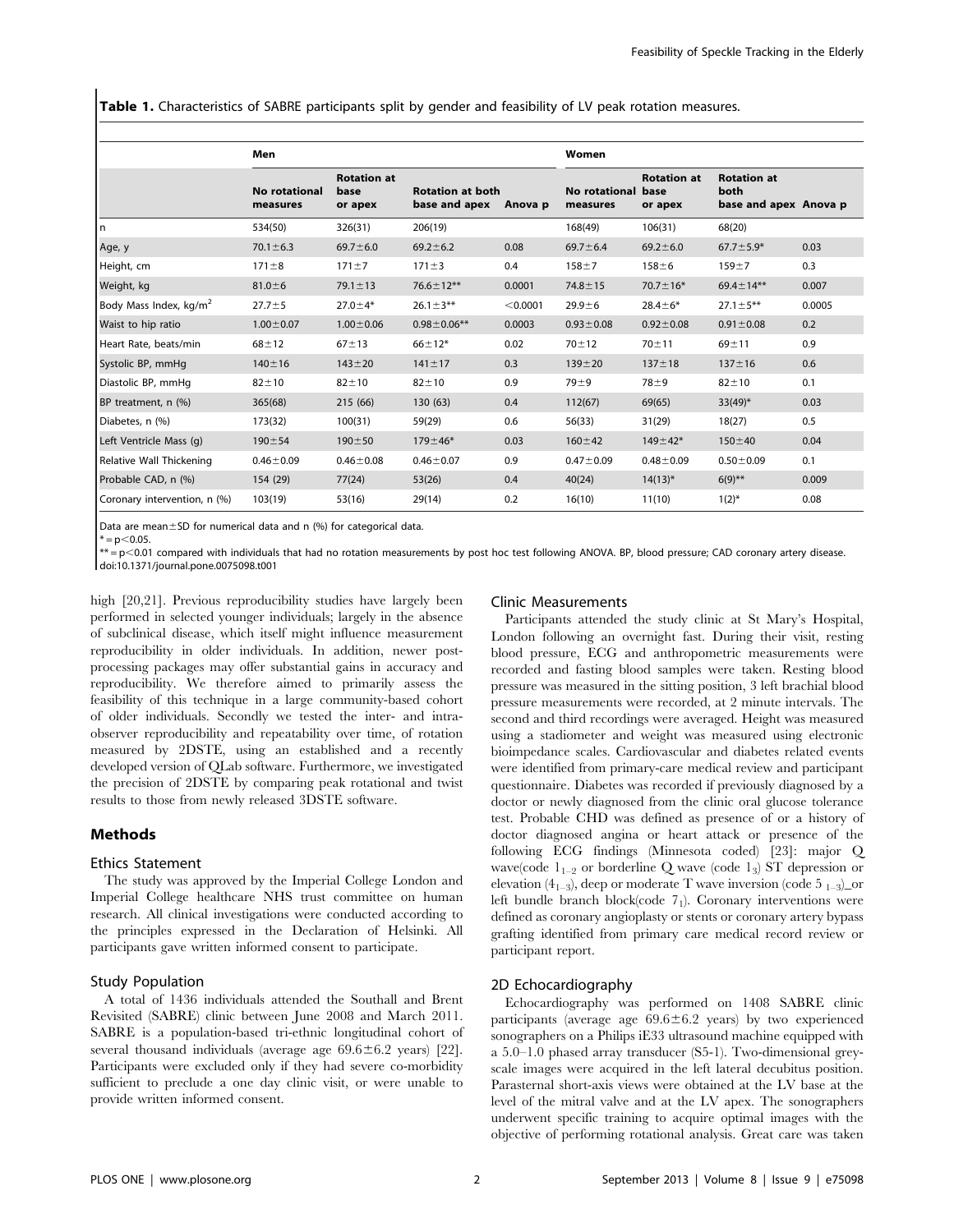

Figure 1. Speckle tracking echocardiography examples. A. Qlab 7.0, this is an example of speckle tracking at the LV base level. A single layer of tracking points is placed on either the endocardium or epicardium  $\sim$ 60 $^\circ$  away from each other. **B. Qlab 8.1,** an example of the LV short axis at the apex level. A mesh tracks all layers of the myocardium simultaneously. doi:10.1371/journal.pone.0075098.g001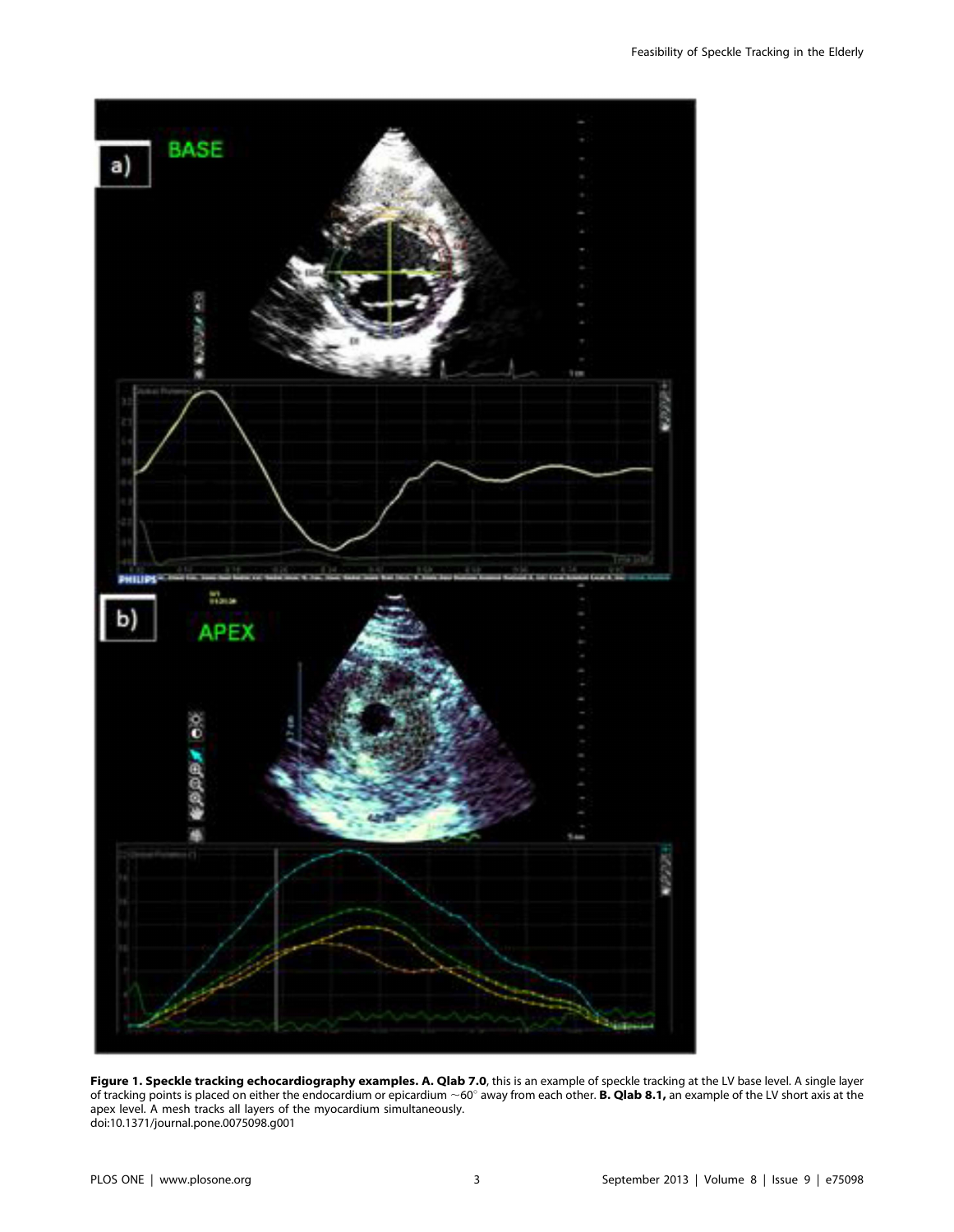Table 2. Baseline characteristics of participants in the reproducibility studies.

| Characteristic                      |                |
|-------------------------------------|----------------|
| n                                   | 57             |
| Age, y                              | $70.1 \pm 6.2$ |
| Male, n (%)                         | 42 (73)        |
| Height, cm                          | $169 + 9$      |
| Weight, kg                          | $74.7 \pm 12$  |
| Body Mass Index, kg/m <sup>2</sup>  | $26.3 \pm 3.6$ |
| Heart Rate, beats/min               | $67 + 12$      |
| Systolic Blood Pressure, mmHg       | $136 + 16$     |
| Diastolic Blood Pressure, mmHg      | $76 + 10$      |
| Myocardial Infarction, n (%)        | 3(5)           |
| Coronary Artery Bypass Graft, n (%) | 4(7)           |
| Heart Failure, n (%)                | 1(1.7)         |
| Angioplasty, n (%)                  | 5(9)           |
| Hypertension, n (%)                 | 36(63)         |
| Diabetes, n (%)                     | 15 (26)        |

Data are mean $\pm$ SD or n (%).

doi:10.1371/journal.pone.0075098.t002

to ensure that all images were as circular as possible and at the exact level of the 'true' apex (immediately proximal to luminal obliteration) and base (ensuring that the tips of the mitral valve are visible). This often required re-positioning of the transducer inbetween base and apex image acquisition. Single cardiac cycle images were acquired at each LV level at a frame-rate of 60–80 frames per second (FPS) and at an increased gain.

#### 2DSTE Feasibility

All short axis images were transferred to a PC containing Philips 2DSTE software Qlab 8.1. Adequacy of tracking was assessed using an innovative tracking quality tool based on a user defined threshold in Qlab 8.1.

#### 2DSTE Reproducibility

All echocardiograms were stored on DVDs  $(\sim 6/7$  cases per DVD) and for the rotation reproducibility element of the study 10 DVDs were randomly selected. These DVDs contained a total of

## Table 3. Comparison of Qlab 7.0 and 8.1.

66 echocardiograms to be analysed, this sample size adhered to the statistical note on how to decide the sample size for a repeatability study [24]. Images from these 10 DVDS were transferred to 2 PCs for analysis, one using Philips Qlab 2DSTE software 7.0 and the second Qlab 8.1. A total of 40 of the 66 echocardiograms randomly selected had adequate images at either or both the apical and basal level of the LV to be analysed using this technique (60.6% success rate). Adequacy was decided as described above. LV rotation reproducibility was assessed in these 40 individuals. LV short axis images at the level of the base and/or apex were acquired and a total of 25 images at the apex and 25 images at the base were of a high enough standard to analyse using 2DSTE. The reproducibility of transmural torsion was also calculated and reported on these individuals. LV twist reproducibility was assessed in 15 of these participants. These individuals had adequate images at both apex and base, which enabled the calculation of twist.

Long-term reproducibility of both LV rotation and twist was performed on an additional 20 participants who were known to have adequate images at both the base and apex after their first visit (3 of these individuals were from the 10 randomly selected DVDs mentioned above).These 20 individuals had repeated measurements at both the apex and base made 4–6 weeks after their initial visit. Baseline characteristics of all participants for both the short term and long term reproducibility are presented in table 1 (total  $n = 57$ ).

# 3D Echocardiography

3D echocardiography was performed on a subset of 20 participants. 3D full volume sets were acquired immediately after 2D echocardiography by the same sonographer on a Philips iE33 ultrasound machine. 3D full volume sets were acquired from the apical 4 chamber view with a matrix array transducer (X3). Data sets were acquired over 4 cardiac cycles during held respiration in the wide-angled acquisition mode  $(93^{\circ} \times 80^{\circ})$ . Four sub volumes are obtained to form a full-volume set. The images were transferred to a PC for analysis using Tomtec 4D LV-Analysis (TomTec Imaging Systems, Munich, Germany).

### Data Analysis

2DSTE. LV short-axis images were analysed using Philips Qlab Advanced Tissue Motion Quantification (TMQA) software version 7.0 and Cardiac Motion Analysis (CMA) software version 8.1.

|                                   |               | <b>Olab 7.0</b>          |                              |          | <b>Olab 8.1</b>          |                              |          | Difference between<br>Olab 7.0 and 8.1 |          |
|-----------------------------------|---------------|--------------------------|------------------------------|----------|--------------------------|------------------------------|----------|----------------------------------------|----------|
|                                   |               | <b>Endocardium</b>       | Epicardium                   | P        | <b>Endocardium</b>       | Epicardium                   | P        | <b>Endocardium Epicardium</b><br>P     | P        |
| Peak Twist (°)                    | $(n = 26)$    | 14.38 (12.6,16.1)        | 9.05(7.86,10.3)              | < 0.0001 | 11.22 (10.1.12.4)        | 6.31(5.4,7.2)                | < 0.0001 | 0.0005                                 | 0.0001   |
| Peak rotation $(°)$ Apex (n = 42) |               | 9.04(7.8, 10.3)          | 5.4(4.5,6.3)                 | < 0.0001 | 7.29(6.1, 8.5)           | 4.15(3.5.5.0)                | < 0.0001 | 0.0001                                 | 0.0002   |
|                                   | Base $(n=41)$ | $-6.18$ (-6.9,<br>$-5.5$ | $-4.06$ ( $-4.7$ )<br>$-3.4$ | < 0.0001 | $-4.69$ (-5.3,<br>$-4.0$ | $-2.88$ ( $-3.4$ )<br>$-2.4$ | < 0.0001 | < 0.0001                               | < 0.0001 |
| t <sub>max</sub> (s)              | Apex $(n=42)$ | 0.38(0.36, 0.40)         | 0.38(0.36, 0.40)             | 0.74     | 0.38(0.36, 0.40)         | 0.37(0.36, 0.40)             | 0.8      | 0.72                                   | 0.78     |
|                                   | Base $(n=41)$ | 0.37(0.35.0.39)          | 0.38(0.38.0.39)              | 0.77     | 0.37(0.35.0.39)          | 0.37(0.35.0.40)              | 0.79     | 0.91                                   | 0.46     |

Data are average values (95% confidence intervals) for endocardial and epicardial peak twist, rotation and time to peak rotation ( $t_{\text{max}}$ ) measured at the left ventricle apex and base.

doi:10.1371/journal.pone.0075098.t003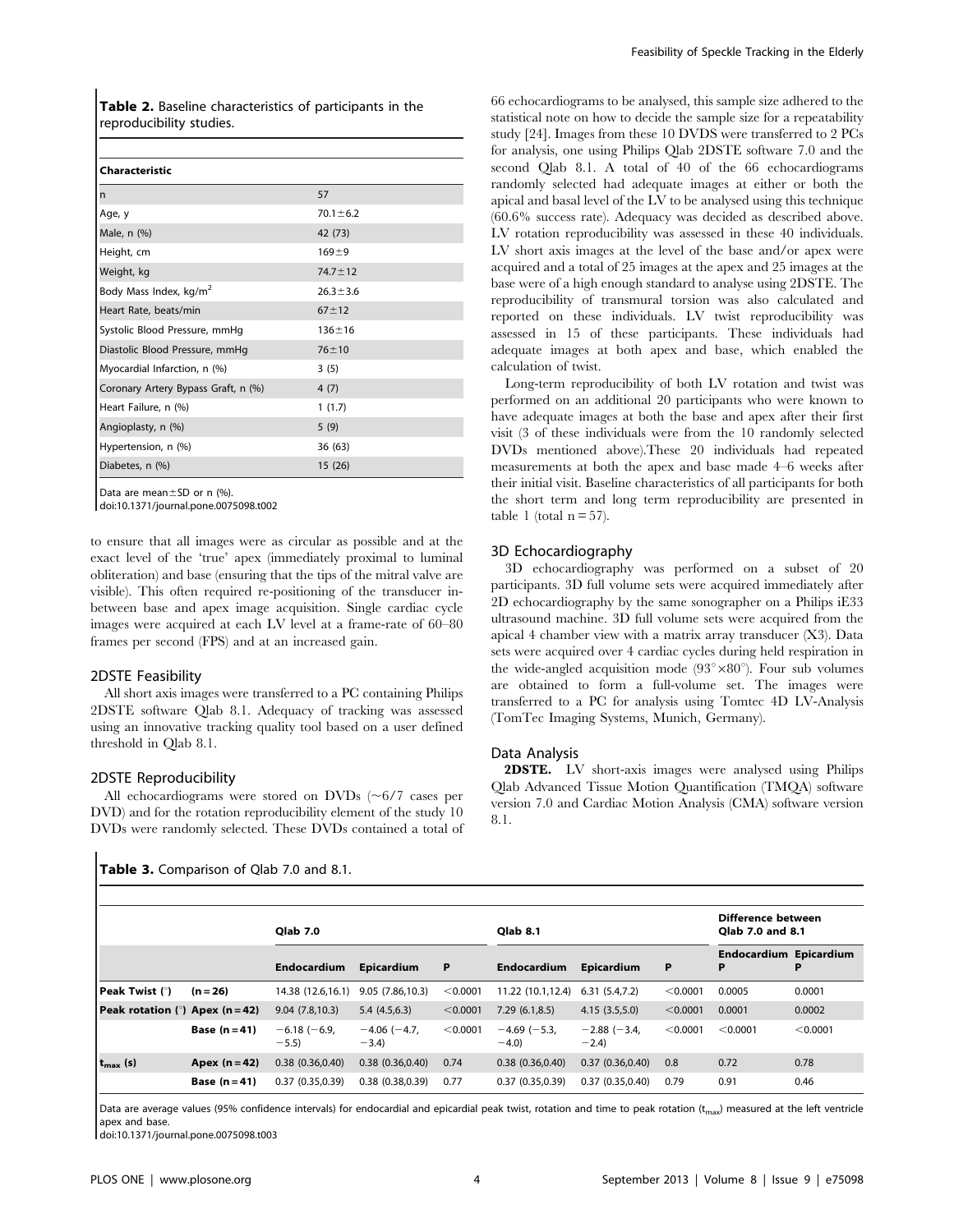

Figure 2. Qlab 7.0 and 8.1 Intra-observer agreement. Bland & Altman plots a) Qlab 7.0 apex peak rotation at the endocardium b) Qlab 7.0 base peak rotation at the endocardium c) Qlab 7.0 apex peak rotation at the epicardium d) Qlab 7.0 base peak rotation at the epicardium. e) Qlab 8.0 apex peak rotation at the endocardium f) Qlab 8.1 base peak rotation at the endocardium g) Qlab 8.1 apex peak rotation at the epicardium h) Qlab 8.1 base peak rotation at the epicardium. doi:10.1371/journal.pone.0075098.g002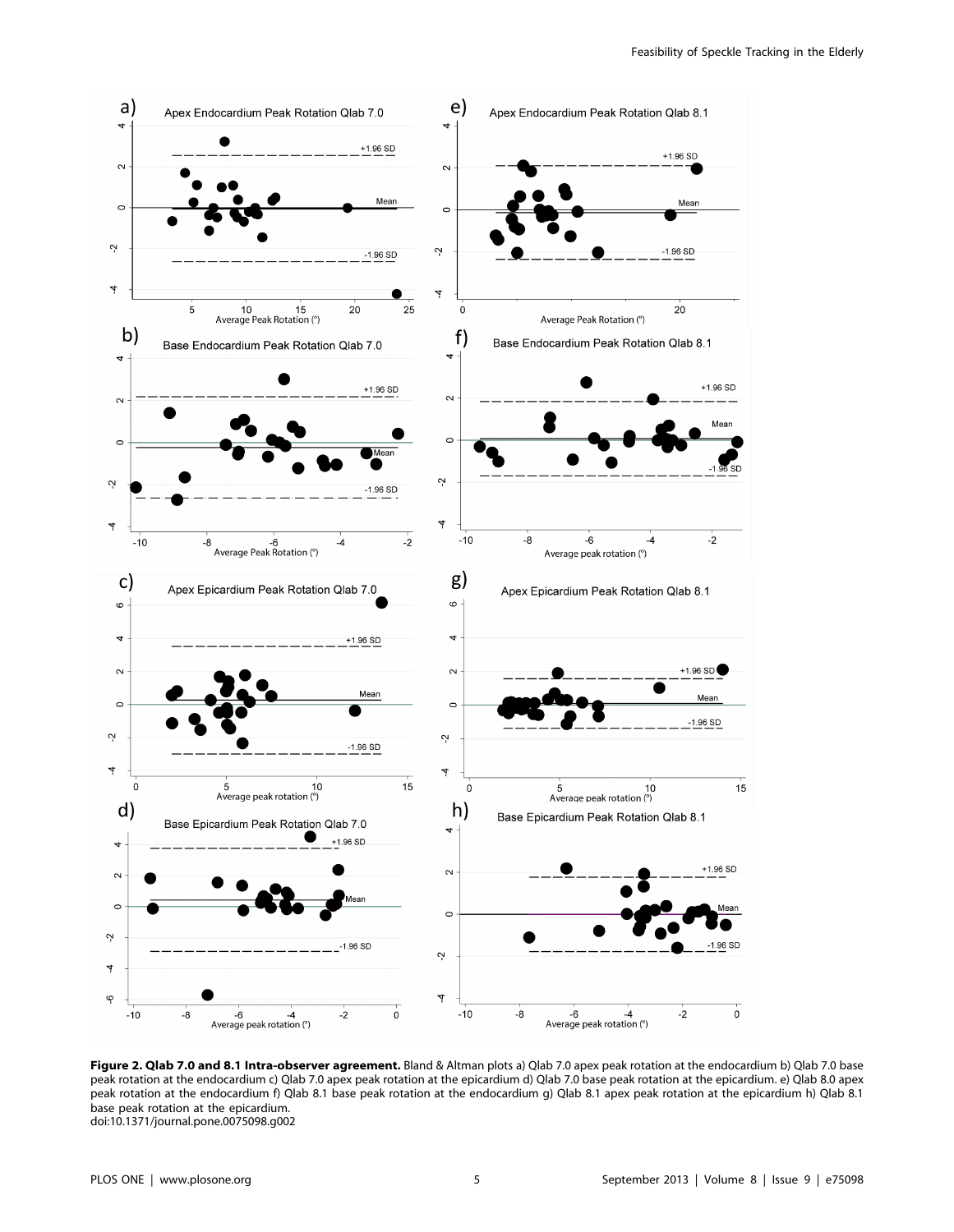Table 4. Qlab 7.0 and 8.1 Intra-observer reproducibility.

|                                          |                 | <b>Olab 7.0</b>         |                         | <b>Olab 8.1</b>         |                         |  |
|------------------------------------------|-----------------|-------------------------|-------------------------|-------------------------|-------------------------|--|
|                                          |                 | <b>Endocardium</b>      | Epicardium              | <b>Endocardium</b>      | Epicardium              |  |
| <b>Repeat results</b>                    |                 |                         |                         |                         |                         |  |
| <b>Peak Twist (°)</b>                    | $(n = 15)$      | $1.3 \pm 3.4$ (0.46)    | $1.5 \pm 2.6$ (0.33)    | $0.9 \pm 0.07$ (0.87)   | $-0.2 \pm 1.1$ (0.90)   |  |
| <b>Peak Rotation (°)</b>                 | Apex $(n=25)$   | $0.0 \pm 1.3$ (0.96)    | $0.3 \pm 1.7$ (0.82)    | $-0.1 \pm 1.1$ (0.97)   | $0.1 \pm 0.8$ (0.96)    |  |
|                                          | Base $(n=25)$   | $-0.2 \pm 1.2$ (0.82)   | $0.0 \pm 4.8$ (0.68)    | $0.1 \pm 0.9$ (0.93)    | $0.0 \pm 0.9$ (0.87)    |  |
| $t_{\rm max}$ (s)                        | Apex $(n=25)$   | $0.00 \pm 0.02$ (0.97)  | $0.00 \pm 0.02$ (0.96)  | $-0.0 \pm 0.04$ (0.78)  | $0.00 \pm 0.02$ (0.92)  |  |
|                                          | Base $(n = 25)$ | $0.01 \pm 0.03$ (0.86)  | $-0.01 \pm 0.05$ (0.66) | $-0.01 \pm 0.05$ (0.70) | $0.01 \pm 0.06$ (0.70)  |  |
| Long-term test-retest results            |                 |                         |                         |                         |                         |  |
| Peak Twist (°)                           | $(n = 20)$      | $3.67 \pm 3.96$ (0.44)  | $2.96 \pm 2.59$ (0.38)  | $0.48 \pm 1.66$ (0.80)  | $-0.10 \pm 2.1$ (0.54)  |  |
| <b>Peak Rotation (°)</b>                 | Apex $(n=20)$   | $-1.3 \pm 2.6$ (0.32)   | $-1.6 \pm 2.1$ (0.45)   | $0.36 \pm 1.75$ (0.63)  | $0.03 \pm 1.9$ (0.29)   |  |
|                                          | Base $(n=20)$   | $2.4 \pm 3.2$ (0.42)    | $1.3 \pm 2.0$ (0.23)    | $0.11 \pm 1.45$ (0.61)  | $0.13 \pm 1.2$ (0.55)   |  |
| $t_{\rm max}$ (s)                        | Apex $(n=20)$   | $-0.01 \pm 0.06$ (0.61) | $-0.01 \pm 0.06$ (0.53) | $-0.02 \pm 0.07$ (0.25) | $-0.02 \pm 0.08$ (0.22) |  |
|                                          | Base $(n = 20)$ | $0.01 \pm 0.06$ (0.55)  | $0.02 \pm 0.07$ (0.35)  | $-0.00 \pm 0.07$ (0.51) | $-0.01 \pm 0.06$ (0.42) |  |
| Peak transmural Torsion(°) Apex (n = 25) |                 | <b>NA</b>               |                         | $-.022 \pm 0.9$ (0.89)  |                         |  |
|                                          | Base $(n=25)$   |                         |                         | $-0.35 \pm 1.4$ (0.50)  |                         |  |
| $t_{\text{max}}$ (s)                     | Apex $(n=25)$   |                         |                         | $0.01 \pm 0.03$ (0.89)  |                         |  |
|                                          | Base $(n=25)$   |                         |                         | $0.01 \pm 0.05(0.81)$   |                         |  |

Reproducibility of endocardial and epicardial peak twist, rotation and time to peak rotation measured at the left ventricle apex and the base. Data are average difference  $\pm$ SDdiff (ICC, concordance correlation coefficient).

doi:10.1371/journal.pone.0075098.t004

One feature of TMQA is the option to track the endocardium and epicardium simultaneously. However following preliminary studies and the observations of Van Dalen et al. [20] who demonstrated that concentrating on one layer of tracking points at a time is a more robust method than tracking two layers simultaneously, we limited our analysis using Qlab 7.0 to one myocardial layer at a time. Six tracking points were placed manually in the endocardium on the end-diastolic frame of each short-axis image  $\sim 60^\circ$  away from each other. Qlab tracks the chosen points on a frame-by-frame basis and generates rotational profiles. If any points showed poor tracking by visual assessment they were changed manually on the end-diastolic frame. Once, and only if, all points showed good tracking were the data exported to a Microsoft Excel spreadsheet for further analysis. If good tracking of all points was not achieved the image was graded as unsatisfactory and not included in the analysis. The same method was used to calculate epicardial rotation Figure 1A. Intra-observer reproducibility was assessed by the same reader repeating all analyses one month later. Inter-observer reproducibility was assessed by comparison with a second reader who had

|  | Table 5. Qlab 7.0 Inter-observer reproducibility. |  |
|--|---------------------------------------------------|--|
|--|---------------------------------------------------|--|

|                                                              |         | <b>Endocardium</b>                           | Epicardium             |
|--------------------------------------------------------------|---------|----------------------------------------------|------------------------|
| Peak Twist (°)                                               | $(n=8)$ | $-1.9 \pm 2.9$ (0.36)                        | $2.5 \pm 5.1$ (0.13)   |
| <b>Peak rotation (°)</b> Apex (n = 25) $-0.6 \pm 2.1$ (0.89) |         |                                              | $-0.3 \pm 1.4$ (0.79)  |
|                                                              |         | <b>Base (n = 25)</b> $-0.2 \pm 2.5$ (0.75)   | $-0.01 \pm 3.2$ (0.34) |
| $t_{\rm max}$ (s)                                            |         | <b>Apex (n = 25)</b> $-0.00 \pm 0.07$ (0.66) | $0.01 \pm 0.06$ (0.59) |
|                                                              |         | <b>Base (n = 25)</b> $0.01 \pm 0.04$ (0.84)  | $0.01 \pm 0.05$ (0.66) |

Reproducibility data are average difference $\pm$ SDdiff (ICC); t<sub>max</sub>, time to left ventricular peak systolic rotation; ICC, concordance correlation coefficient. doi:10.1371/journal.pone.0075098.t005

no knowledge of the first set of results. Long-term test-retest variability was assessed by a single reader masked to participant identity.

Philips has more recently developed an updated version of the Qlab software (Qlab 8.1). The speckle tracking algorithm has been altered and the TMQA software has been replaced with the CMA software. Instead of tracking 6 points placed  $\sim 60^\circ$  away from each other CMQ uses a mesh of tracking points across the entire wall as demonstrated in Figure 1B. The CMQ tracking mesh was positioned on the frame when delineation of the myocardium was optimal. All LV short-axis analyses for intra-observer reproducibility and long-term variation were repeated using Qlab 8.1 CMQ to determine if the new software was a) compatible with Qlab 7.0 and b) more capable of successfully tracking the endocardium and epicardium simultaneously.

3DSTE. Tomtec 4D LV-Analysis is vendor independent software that can analyse real time 3D full volume sets to generate global parameters of rotation and twist. The software achieves this by applying an advanced automatic contour finding algorithm combined with 3D speckle tracking to the endocardial border in 3 planes (apical 2-, 4-, and ''3-'' chamber views). The results acquired using 3D STE were compared to those from Qlab 7.0 and 8.1.

## Statistical Analysis

Statistical analysis was performed using STATA (version 12). Data are presented as mean (95% CI). Method comparison between QLab 7.0 and 8.1 and Tomtec 4D-LV analysis were made as described by Bland and Altman [25]. Statistical comparisons between epicardial and endocardial layers and between QLab 7.0 and 8.1 were made using linear mixed model analyses. Reproducibility was assessed using the following measures: mean difference $\pm SD_{\text{diff}}$  intra-class coefficient of correlation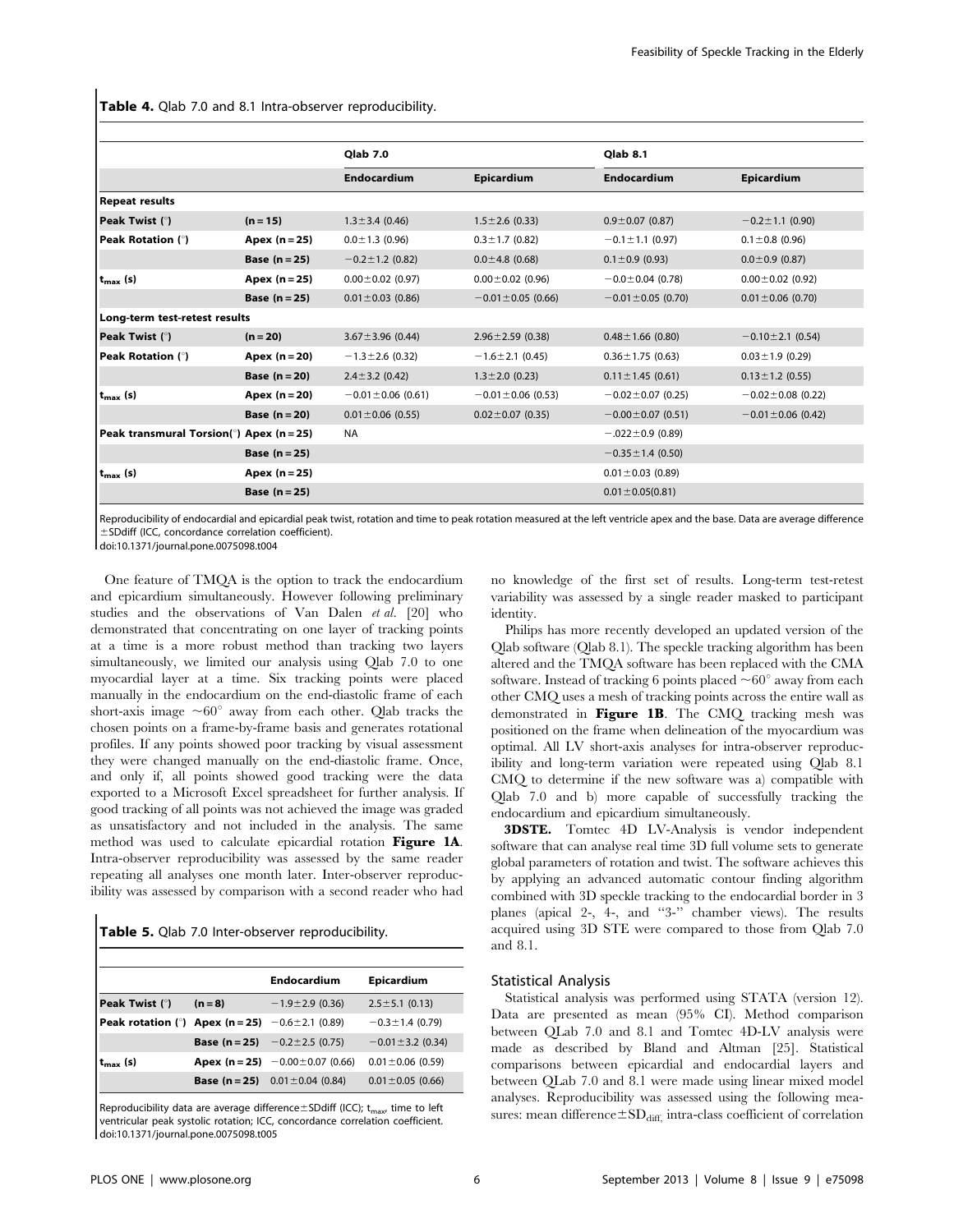#### Table 6. Comparison of 2DSTE and 3DSTE.

|                                 | Qlab 7.0 V Tomtec 4D $(n=20)$ |             |                     | Qlab 8.1 V Tomtec 4D $(n=20)$ |  |  |
|---------------------------------|-------------------------------|-------------|---------------------|-------------------------------|--|--|
|                                 | $Difference \pm SD$           | 95% LOA     | Difference $\pm$ SD | 95% LOA                       |  |  |
| <b>Peak apical Rotation (°)</b> | $2.3 \pm 3.8$                 | $-5.1.9.6$  | $0.2 + 2.4$         | $-4.5.5.0$                    |  |  |
| <b>Peak basal Rotation (°)</b>  | $-3.03 \pm 2.8$               | $-8.5.2.4$  | $-1.4 \pm 2.1$      | $-5.4.2.7$                    |  |  |
| <b>Peak twist</b> $(°)$         | $5.3 \pm 5.1$                 | $-4.7,15.3$ | $1.6 + 2.8$         | $-3.8,7.0$                    |  |  |

Data are mean difference $\pm$ SD and 95% limit of agreement (LOA). doi:10.1371/journal.pone.0075098.t006

(ICC), [26]. An ICC  $\geq 0.75$  was deemed excellent,  $> 0.40$  to  $<$  0.75 fair and  $\leq$  0.40 poor agreement [27].

# Results

## Feasibility

50% of male participants and 49% of female participants did not have adequate LV short axis images to analyse at either the base or the apex. 31% of both men and women had adequate images at one site, either the base or the apex and 19% of men and 20% of women had adequate images at both the apex and the base, allowing the calculation of LV twist.

**Table 1** presents the gender specific characteristics of these sets of participants.

Blood pressure, height, diabetes status and LV shape (relative wall thickness) did not differ between groups, however individuals in whom the calculation of rotation was not possible were significantly heavier compared to those with measurements at either the base or the apex. Men with rotational measures at both the base and apex were significantly lighter with lower heart rates and smaller LV mass. Women with rotational measures at both the base and apex were significantly younger and lighter on less blood pressure treatment, with smaller LV mass and less probable coronary artery disease and coronary interventions.

## Reproducibilit*y*

Characteristics. The participants involved in the reproducibility study were on average  $70.1 \pm 6.2$  yrs with 73% being male. Resting blood pressures were within the normal range; however 63% were on hypertensive medications. There was little clinical evidence of coronary disease (Table 2).

Comparison of Qlab 7.0 and 8.1. All comparisons of Qlab 7.0 and 8.1 are presented in Table 3. Measures of peak LV twist and rotation were significantly higher when measured using Qlab 7.0 compared to Qlab 8.1. Endocardial measures were consistently greater than epicardial measures using either software version. Agreement between Qlab 7.0 and 8.1 was excellent for peak apical endocardial rotation  $(ICC = 0.79)$  but fair for all other measurements (apical epicardium  $\text{ICC} = 0.45$ , base endocardium  $ICC = 0.50$  and base epicardium  $ICC = 0.44$ ).

Intra-observer reproducibility of both Qlab 7.0 and 8.1. Intra-observer reproducibility was high for peak systolic twist using 8.1, yet poor using Qlab 7.0 (Figure 2, Table 4). Long term reproducibility for peak twist was greater at the endocardium  $(ICC = 0.80)$  than the epicardium  $(ICC = 0.54)$  using Olab 8.1.

Apical peak rotation showed excellent intra- -observer reproducibility at both the endocardium and epicardium (Table 4 ). Long-term reproducibility was less good, and was best for endocardial peak rotation measures using Qlab 8.1 as shown in Table 4. Basal peak rotation was more reproducible at the endocardium; with Qlab 8.1 performing better than Qlab 7.0, specifically for long-term reproducibility. Figure 2 shows all Bland & Altman plots for Qlab 7.0 and 8.1 Intra-observer agreements.

Intra- observer agreement for  $t_{\text{max}}$  was excellent in both layers when measured at the apex and the base. No significant time difference was observed for time to peak rotation  $(t_{\text{max}})$  measured



Figure 3. Vendor comparison Bland-Altman plots. Comparison of peak twist a) Qlab 7.0 and Tomtec LV analysis b) Qlab 8.1 and Tomtec LV analysis. doi:10.1371/journal.pone.0075098.g003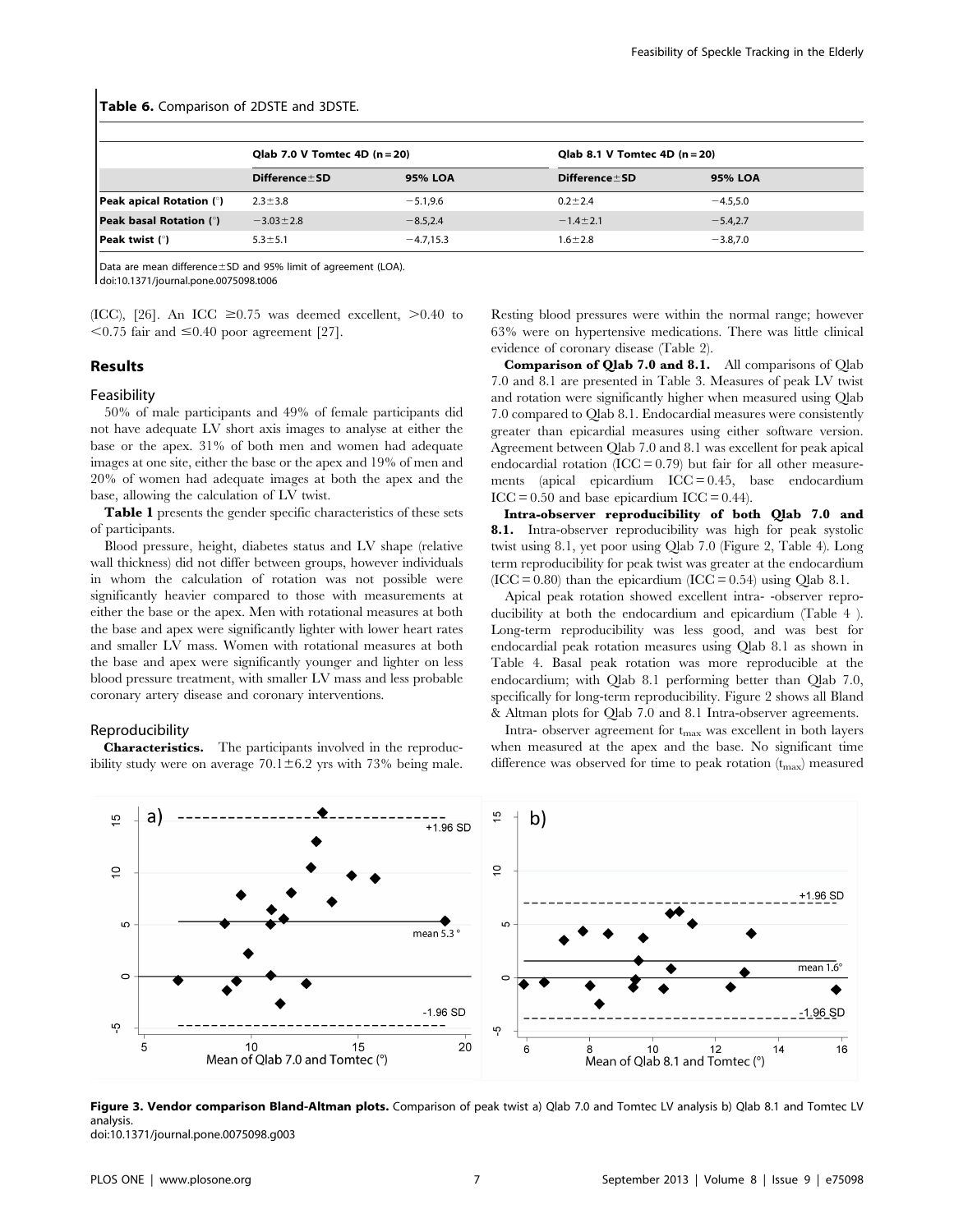at the endocardium compared to the epicardium at either the apex or base (Table 3).

Cardiac cycle duration variability was satisfactory in between the two long-term visits  $(33\pm98 \text{ ms}, \text{ICC}=0.67)$ . Long-term variability for  $t_{\text{max}}$  was poorer at both layers of the base and apex (Table 4) especially for time to peak apical rotation when using Qlab 8.1.

Qlab 8.1 Transmural torsion reproducibility. Transmural torsion could not be calculated using Qlab 7.0 as endocardial and epicardial rotation could not be reliably assessed simultaneously. Using Qlab 8.1 intra-observer agreement for peak transmural torsion was excellent at the apex and satisfactory at the base. Intra-observer  $t_{\text{max}}$  was also excellent at both the apex and base. (Table 4).

Intra-observer reproducibility of Qlab 7.0. Apical rotation and t<sub>max</sub> showed excellent inter-observer reproducibility at both the endocardium and epicardium. Inter-observer reproducibility for basal rotation was higher at the endocardium than the epicardium (Table 5).

Comparison of 2DSTE (Qlab) and 3DSTE (Tomtec). Comparison of 2DSTE using both Qlab 7.0 and 8.1 with 3DSTE using TomTec 4D-LV analysis was also performed. Table 6 presents the calculated average differences and 95% limits of agreement for peak apical and basal rotation and twist at the endocardium. All 3DSTE measurements were in better agreement with Qlab 8.1 measurements than with Qlab 7.0. The comparisons of peak LV twist are shown in Figure 3.

# **Discussion**

The results presented in this study demonstrate that feasibility of 2DSTE is low in this cohort of elderly individuals probably making this an unacceptable tool for regular cardiac assessment in clinical settings. However when adequate images are acquired 2DSTE is generally highly reproducible for assessing left ventricular rotation, even in an older population. Age, weight, heart rate, LV mass and presence of probable coronary artery disease have significant effects on the success rate of this technique.

Furthermore we show that different versions of the same analysis software (QLab) resulted in significantly different estimates of apical and basal rotation. This is an important consideration when comparing results, even if they have been analysed using software from the same manufacturer. Serial STE studies must be performed using the same instrument and same version of the analytical software. Better standardisation of software between manufacturers and between software releases is desirable.

When using Philips Qlab version 7.0 the most reproducible method for quantifying rotation is by tracking the endocardium only. This is true for both apical and basal short-axis slices. Epicardial tracking was significantly more reproducible at the apex compared to the base. This can be explained by the apex being relatively fixed during the cardiac cycle whereas the base moves toward the apex generating out-of plane motion. The improved reproducibly at the endocardium compared to the epicardium has been attributed to signal saturation and problems related to tracking of non-moving speckles outside the heart [20].

The new algorithm and mesh developed for Qlab 8.1 tracks the entire myocardium and allowed successful, reproducible tracking of the endocardium and epicardium simultaneously. The reproducibility of all endocardial measures of rotation were similar to those using Qlab 7.0, however epicardial measures were considerably more reproducible using this method and there was little difference in reproducibility between layers. By accurately and reproducibly tracking two layers simultaneously Qlab 8.1 CMQ can potentially be utilised to differentiate between diseases which affect the myocardial layers in distinct ways [28–30] and permits more reliable assessment of torsion [31].

Agreement between measures derived from repeat echocardiography at an interval of several weeks was high when analysed with Qlab 8.1. Using both Qlab 7.0 and Qlab 8.1 long-term variability tended to be better at the apex compared to the base and at the endocardium compared to the epicardium. The longterm test-retest results agree with the observations of intraobserver reproducibility; Qlab 8.1 has less variability than Qlab 7.0.

#### Comparison with Previous 2DSTE Work

The feasibility of 2DSTE has previously been reported at 66.6%; however the average age of individuals in this earlier study was at least 20 years younger than that of the SABRE participants [20]. Peak rotation and twist values in the literature differ substantially depending on the characteristics of the group studied and the technique used [7,32,33] but the Qlab 8.1 values presented in the current study are similar to those reported by Goffinet et al. [21] who used Qlab 6.0 to look at endocardial and epicardial rotation in older individuals with a range of cardiac complications.

Qlab 7.0 consistently gave higher values for peak rotation than Qlab 8.1. There are no other studies currently published using Qlab 8.1, however data reported by several other groups using other systems such as Echopac [34] agree well with Qlab 8.1, especially for peak rotation at the base  $(-4.7 \pm 2.6^{\circ}$  compared to  $-4.7$  ( $-5.3,-4.0$ )° in the current study), the results of which are also similar to MRI-estimates [19,21].

#### 2DSTE and 3DSTE Comparison

Due to a lack of compatibility between file formats and/or a lack of rotational measures generated by certain software the comparison of 2DSTE rotational results generated from different manufacturers was not possible. However Tomtec's 4D LV analysis software is vendor independent and can be used to calculate endocardial LV rotation and twist using 3DSTE. The values generated by 3DSTE were consistently closer to those generated by Qlab 8.1 than those from Qlab 7.0.

# Limitations

The greatest limitation to STE is the difficulty of obtaining satisfactory images in all individuals. Less than 20% of individuals had images of a high enough quality to calculate all parameters including LV twist. A limitation specific to this study is the focus on the feasibility and reproducibility of LV rotation during systole. Future work should involve investigating LV untwisting during diastole and other aspects of LV mechanics that can be assessed using STE including strain analysis. 2DSTE and 3DSTE comparisons should also be approached with caution as the 3DSTE independent software analysed DICOM images rather than the proprietary raw data that the 2DSTE Philips software uses. It also remains unclear whether current 3DSTE techniques for twist analysis are superior to 2DSTE.

## Clinical Implications

As mentioned in the introduction, LV rotation is a neglected aspect of LV deformation analyses. The only previous feasibility and reproducibility studies have been performed in selected younger individuals; largely in the absence of subclinical disease. The importance of this study is that it shows that 2DSTE is not yet